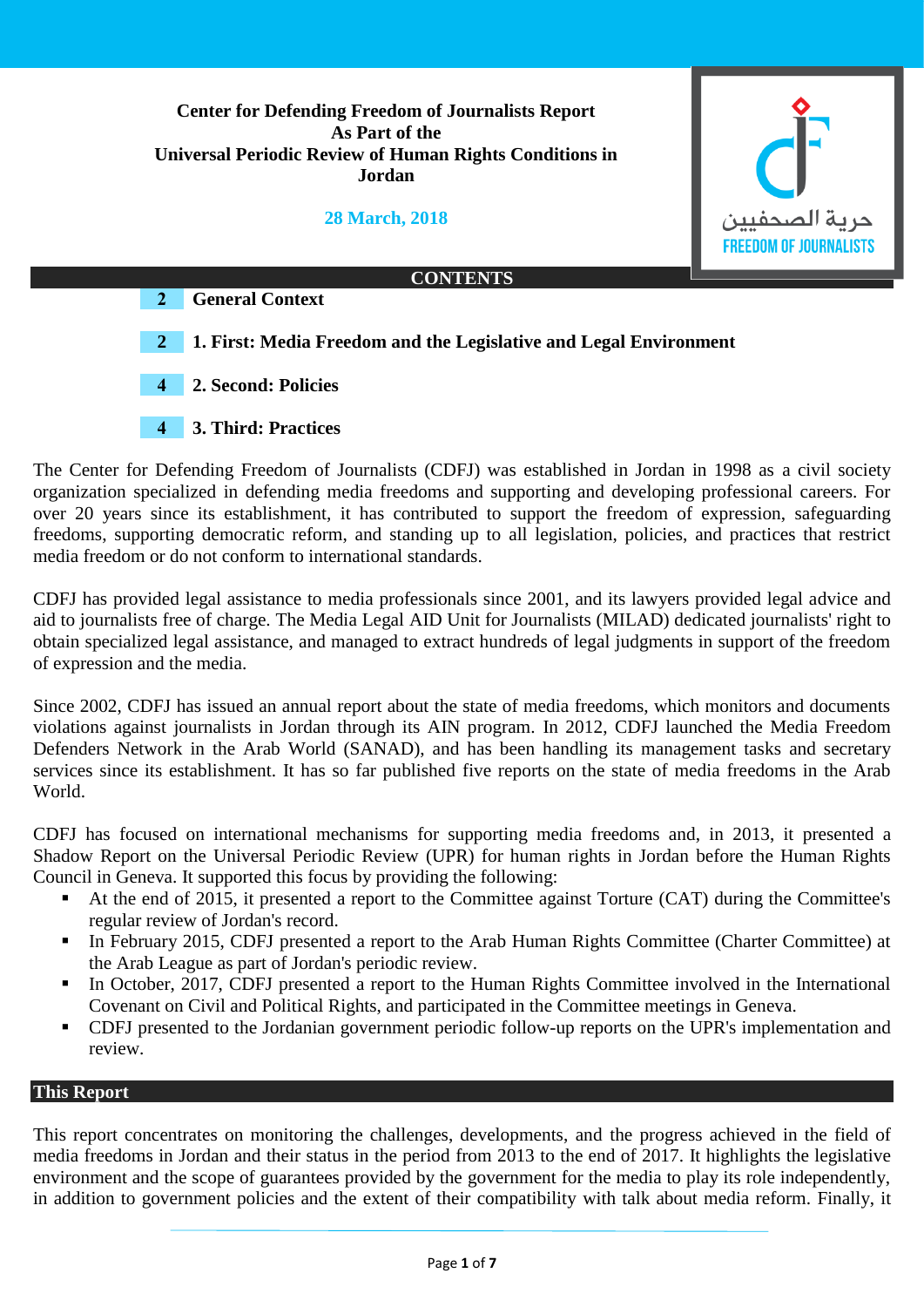addresses the practices and implementation on the ground, in terms of the level of media professionals' enjoyment of their freedom, guarantees that such freedoms are not violated, and accountability for the perpetrators of violations and transgressions, if they occur, to prevent impunity.

### **General Context**

Since the return of parliamentary life to Jordan in 1989 and opening the space for plurality of media outlets, the media reality has been going through a difficult labor. Legislation regulating the media is subject to continuous changes. For example, the Press and Publications Law has been amended more than 10 times since 1993, causing a state of confusion for journalists, creating a lack of legal stability, and affecting the presence of referential judicial precedence.

With the continuous cabinet reshuffles in Jordan, media policies were affected, and no clear strategy was established to support the media industry. Furthermore, there was no trend towards supporting the mass media or guaranteeing the right to access information for journalists or prior disclosure. The media freedom indicator continued to oscillate upwards and downwards, which is something that has been and continues to be linked to regional conditions that Jordan goes through and the challenges it faces, as well as the nature of the government that is leading the stage and the level of its conviction in the need to open up to the media.

It could be said that Jordan maintained its democratic margins despite all the difficulties. Media outlets continue to have a margin and an ability to move even in the presence of restrictions and limitations to their independence. Credit should be given to the Jordanian state in that it never posed a risk to the lives of journalists, and has been and continues to be a safe environment for them. There was never a case where a journalist was killed, kidnapped, or forcibly disappeared. In all cases of deprivation of freedom or judicial detention, the venue of the detention and the party responsible for it were always known, and lawyers were permitted to be appointed and to defend journalists.

## **1. First: Media Freedom and the Legislative and Legal Environment**

Legislation represents the main challenge for the media freedom historically. The executive authority has used it as a tool for restriction, and the legal articles, which criminalize and penalize newspapers and media outlets, are numerous and present in various legislations.

Since 2013, Jordan has witnessed amendments to the regulatory legislation affecting media work, most noteworthy of which are: Amendment of the Press and Publications Law; amendment of the Penal Code; ratification of a new Audio-Visual Media Law; and the amendment of the State Security Court Law.

When reviewing the amendments and comparing them with the recommendations accepted by Jordan in the UPR in 2013, it becomes clear that laws moved in the direction of imposing new restrictions, and that no substantial changes were to ensure freedoms and render them compatible with international standards for media freedom.

## **Restrictions to the Media in Amended Laws and Other Relevant Laws:**

**Press and Publications Law**: Amendments were ratified in 2012, but they became effective in June 2013. Its implementation resulted in blocking 291 websites that refused the new legal conditions that dictate prior licensing by the government. The main legal problems can be summarized as follows:

- **1.** Websites are bound to obtain prior registration with the government.
- **2.** Comments are regarded as press materials and their publisher, chief editor, and website owner are jointly pursued legally.
- **3.** Each media outlet is required to have a chief editor who is a member in the Jordan Press Association.
- **4.** The director of the Media Commission has the right to block the unlicensed website without referring to the judiciary.
- **5.** Some legal articles are loose and undisciplined.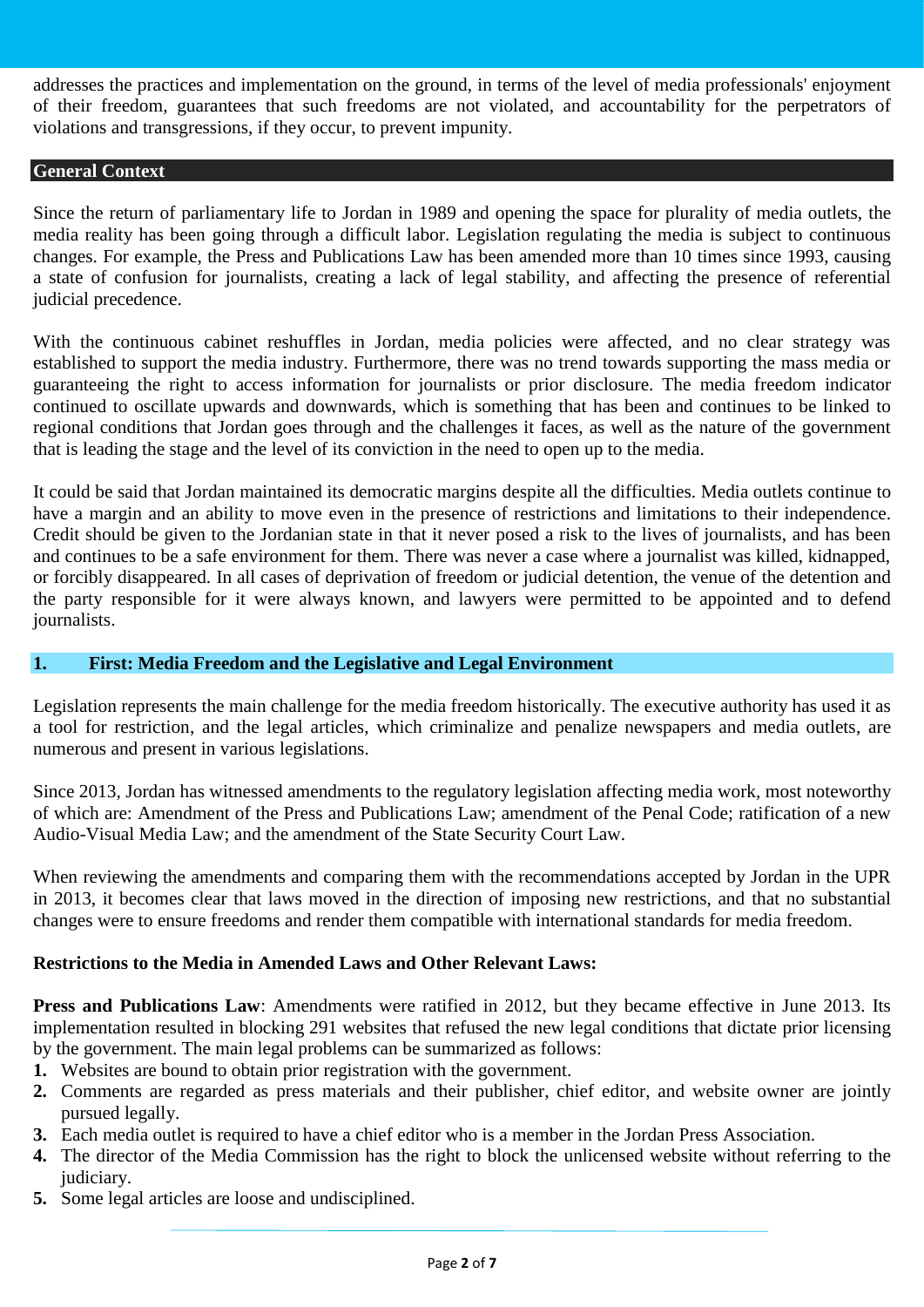**6.** Lack of commitment to enforcing the text of article 42/A/1, which stipulates that a journalist would be prosecuted according to this law exclusively and not according to any other law.

# **Urgent Recommendations:**

- **1.** Cancel the text of (49/A/1) of the Press and Publications Law, which requires the licensing of the electronic publication.
- **2.** Cancel paragraph (C) of article 49, which regards comments published by websites as press material, for which the publisher, chief editor, and owner are held responsible jointly.
- **3.** Cancel article (23), which requires the chief editor to be a member in the Jordan Press Association, on the basis of the principle of voluntary membership in associations that is stated in article 22 of the International Covenant on Civil and Political Rights.
- **4.** Review loose and undisciplined texts in the law, such as articles (5) and (7), so that their interpretation is not used to prosecute media professionals and hold them accountable.
- **5.** Activate the text of article (8) of the law, and add a legal item that requires any official to respond to a journalist's request for information according to times.

**Law on Right to Access Information:** Jordan was the first Arab country to ratify this law in 2007, but there were many comments on and criticism of the law. Furthermore, its implementation was and continues to be faced with numerous challenges.

## **Urgent Recommendations:**

**1.** The government initiated and presented to the Lower House of Parliament a package of positive amendments in 2011, but they have not yet been ratified thus far. These can be summarized as follows:

- 1.1. Reduce the period to respond to a request for information from 30 days to 15 days.
- 1.2. Expand the Information Council membership to include the presidents of the Bar Association and the Press Association.
- 1.3. The right to request information to become a right for all residents in Jordan instead of Jordanians only.
- 1.4. Submit reports on activating the right to access information to the Prime Minister and to the Lower and Upper Houses of Parliament.

**2.** CDFJ supports these proposals submitted by the government to the Lower House and demands that the following modifications be added:

- 2.1. Amend article (3) of the law to ensure wider independence of the Information Council by adding two representatives from the civil society and expert persons in this field.
- 2.2. Amend article (13) of the law, which expands the exceptions to the right to access information, to render it compatible with article (19) of the International Covenant on Civil and Political Rights.
- 2.3. Amend articles (7) and (13), which give current laws precedence over the Law on Right to Access Information, such as the State Documents and Secrets Law.

Penal Code: The Royal Committee for the Independence of the Judiciary and Rule of Law submitted recommendations for positive amendments to the Penal Code. They were adopted by the government and ratified by the Parliament in 2017. However, the government and the parliament did not take into consideration the need to introduce amendments that prevent the prosecution of media professionals according to the provisions of this law, some of whose articles permit the prosecution, detention, and imprisonment of journalists.

## **Urgent Recommendations:**

- **1.** Restrict the prosecution of journalists for publication crimes stated in the Penal Code to the civil court system and judiciary and not to the State Security Court.
- **2.** Cancel custodial sentences, which are applicable to journalists in the Penal Code, in publication crimes and in turn prevent their detention.
- **3.** Cancel article (118), because it violates the provisions of article (5/15) of the Constitution, as it permits prior censorship of media outlets, and imposes a prison sentence of at least five years for media professionals.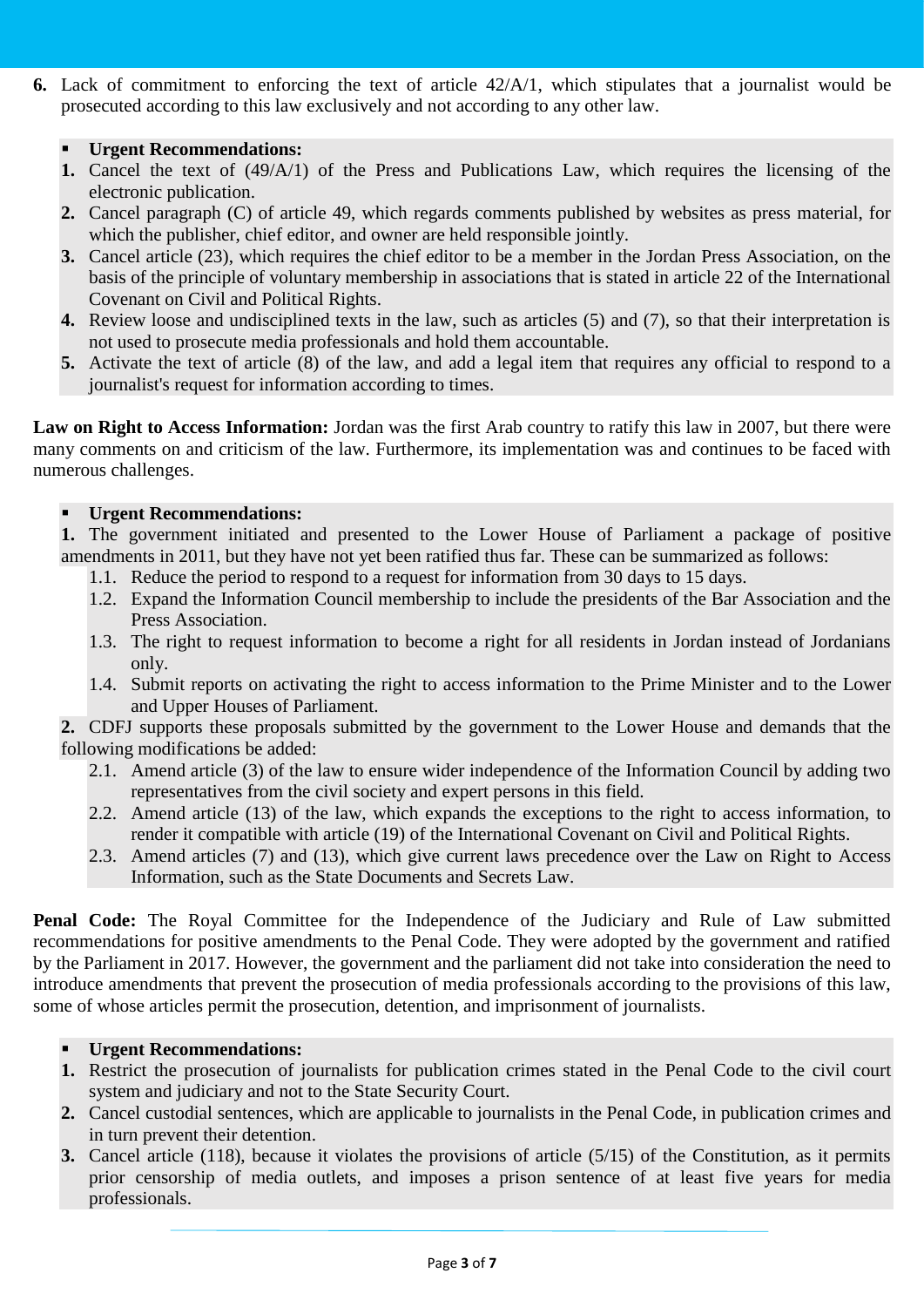**4.** Exempt journalists from implementing the provisions of article 149/A, which stipulates the undermining and opposing the ruling regime for crimes committed by media outlets, punishable by temporarily hard labor for a minimum of 3 years.

**State Security Court Law:** Although there are specialized laws, like the Press and Publications Law, and there are specialized judicial rooms within the civil judiciary to address media cases, some cases against media professionals over the past few years were referred to the State Security Law, which allows for the detention of journalists. As an example, journalists Jihad Al-Fara'inah and Amjad Mu'alla from Jafra News Website were detained on 17/9/2013 when the website re-published a video claimed to be related to the State of Qatar's Amir's brother. The public prosecutor charged them with disturbing relations with a brotherly country, in violation of article 118 of the Jordanian Penal Code, and their detention lasted for around 103 days. Meanwhile, journalists Hashem Al-Khalidi and Sayf Obaidat were referred to the public prosecutor of the State Security Court to be interrogated over a press report entitled: "Islamic Organizations' Lawyer: The Exchange Deal with DA'ISH was Concluded and Sajida Al-Rishawi is now in Iraq," on 28/1/2015. A detention warrant was issued for a 14-day interrogation, and their detention continued for 33 days.

 **Urgent Recommendation:** Although the State Security Court Law was amended and its jurisdiction was restricted to crimes related to terrorism, espionage, and drugs, it continues to address publication crimes based on the text of the Penal Code, particularly article 149. Hence, an urgent measure is needed to exclude the prosecution of journalists according to the provisions of this article.

**Anti-Terrorism Law:** Jordan is exposed to the dangers of terrorism. This creates a significant challenge that needs to be confronted by the force of the law. However, obsessions of terrorism and its definition have expanded and stretched to include the pursuit of the freedom of expression and the media.

In more than one case, Jordan saw the referral of media professionals to the State Security Court on the basis of the Anti-Terrorism Law, especially paragraph (e) of article (3), which stipulates "the use of the information system or network, or any publishing tool or media, or the establishment of a website to facilitate terrorist activities or the support of a group, organization, or association carrying out terrorist activities, or to promote their though, or to finance them or carry out any act that could expose Jordanians or their property to the risk of hostile or revenge acts against them." Using this article against media professionals resulted in the decrease of media freedoms.

# **Urgent Recommendation: Add a new paragraph to article (3) that stipulates the exemption of crimes committed through the use of media outlets from the enforcement of the provisions of this law.**

**Electronic Crimes Law:** This is the law that represented the most challenge for media outlets since 2015. It has brought back and expanded the detention of media professionals. Since the government's ratification, this law was the subject of criticism because it includes media websites. The government, however, gave assurances that this law will not affect the media, and that the Press and Publications Law is the one that is applicable to the websites.

The setback took place on 19/10/2015 when a decision by the Laws Interpretation Bureau was issued, stipulating that "slander and defamation crimes perpetrated or committed contrary to the provisions of article (11) of the Electronic Crimes Law and social media websites are subject to article (11) of the Electronic Crimes Law and article (114) of the Criminal Courts Procedures Law, and not articles (42) and (45) of the Press and Publications Law." Whereas article (11) permitted the detention and imprisonment of journalists, public prosecutors started to charge journalists on the basis of this article.

 **Urgent Recommendation:** Amend article (11) by adding a text that exempts its applicability to websites and social media users.

# **2. Second: Policies**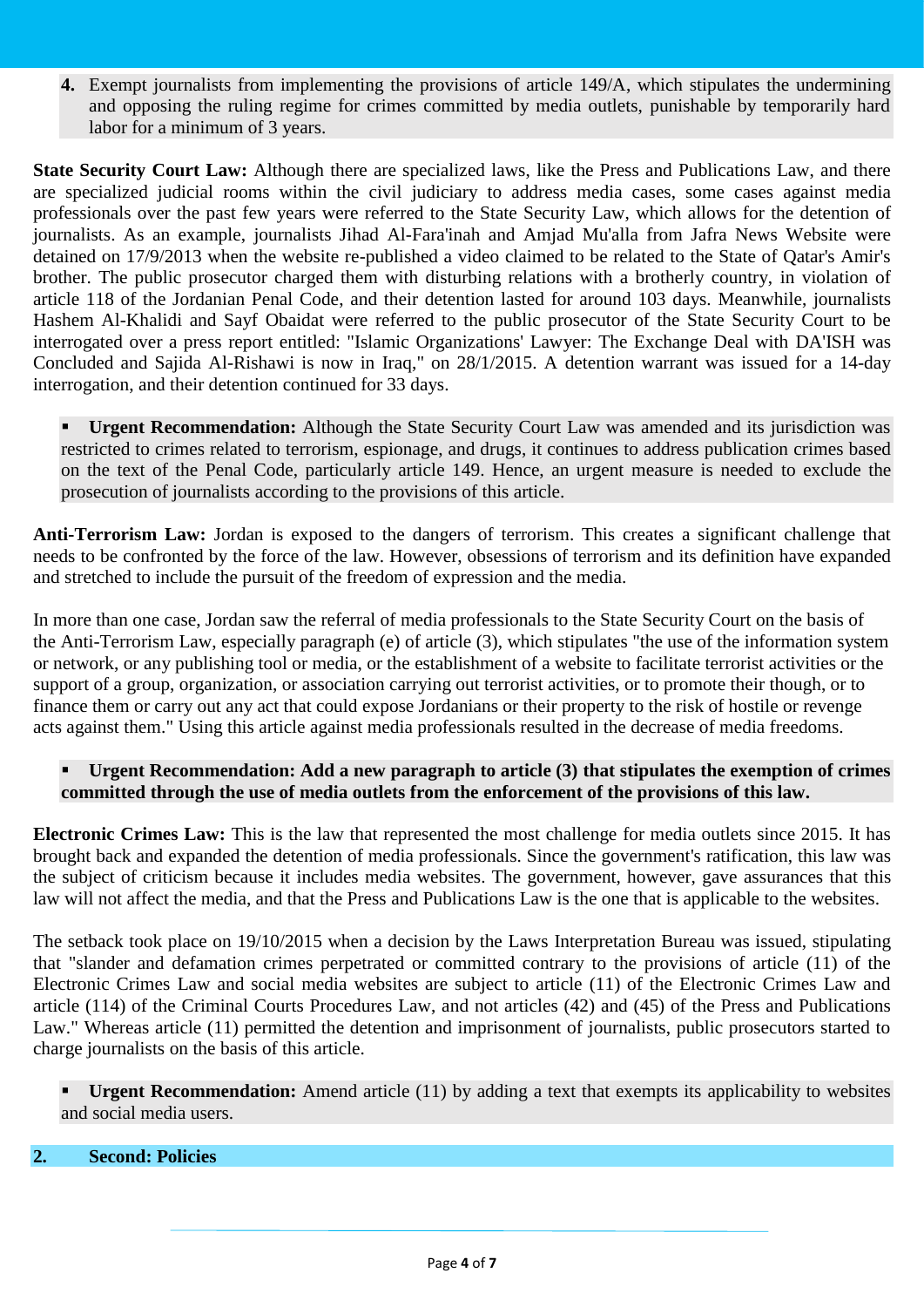Jordan has never known a clear direction for its media policies, and governments did not implement the Royal Vision of the media on the ground. Most media outlets continued to be employed for the service of government policies. At the same time, one cannot ignore or deny the government's acceptance to open space for private and independent radio, television, and electronic media. This has reduced the government's control over the press, with the exception of the government-owned television and radio and the Jordan News Agency (Petra), and its ability to interfere in daily newspapers through the control of the Social Security Corporation over major and basic shares in their ownership.

The prominent development in the government's approval of the media strategy, which was planned to be completed in five years, and the government presented an executive plan with a time schedule for completion, which was authenticated by King Abdullah II.

By the end of 2015, it could be said that the time allocated for completing the strategy ended without the government fulfilling all its pledges, particularly in the field of reviewing and amending legislation, the establishment of an independent complaints council that gives justice to society from the mistakes of media outlets. CDFJ suggested a draft law to establish the complaints council since 2013 and worked after that with the National Guidance Committee in the Lower House, in partnership with the Press Association and the Media Commission to finalize a joint perspective of a law or a regulation for the Complaints Council. This perspective, however, was undermined by different parties with lame justifications, and the government neither defended nor proceeded with supporting the endorsement of the complaints council.

One the positive approaches in the government's policies, which should be referred to, is starting to establish a public television station under the name of "Al-Mamlakah [The Kingdom]," which is expected to start airing in the next few months.

One of the main positive indications being monitored and recorded is the rescinding of the decision to issue circulars on bans on publishing for media outlets, which was prevalent in 2016 and which stopped with the appointment of the Director of the Media Authority Muhammad Qtaishat in 2017, since it was considered prior censorship. This is in addition to his refusal to file lawsuits against media professionals since assuming his position.

**Urgent Recommendation:** Establish an independent complaints council with a law that would reduce media violations and receives complaints from the audience, maximizing self-regulatory frameworks that contribute to professional development.

# **3. Third: Practices**

The Jordanian government normally presents a rhetoric that is supportive of the media freedom. Since assuming his constitutional authorities in 1999, King Abdullah II has affirmed that the sky is the limit for the media freedom.

Despite these pledges, media professionals continue to face violations that limit their freedom to work and impose numerous limitations on them. From the beginning of 2013 and until the end of 2017, "AIN" program, which is affiliated with CDFJ, monitored and documented a total of 947 violations that affect the media freedom against 241 journalists and 34 media institutions. It is noteworthy that the total number of violations reflects the fact that every case against a journalist might include more than one violation.

The positive indication that can be sensed from reading and analyzing the number is that grave violations, such as physical assault of journalists, have decreased, while non-grave violations, such as prevention from coverage and withholding information, have resurfaced clearly and tangibly.

Referring to the monitoring and documentation reports since 2013, the following remarks could be made: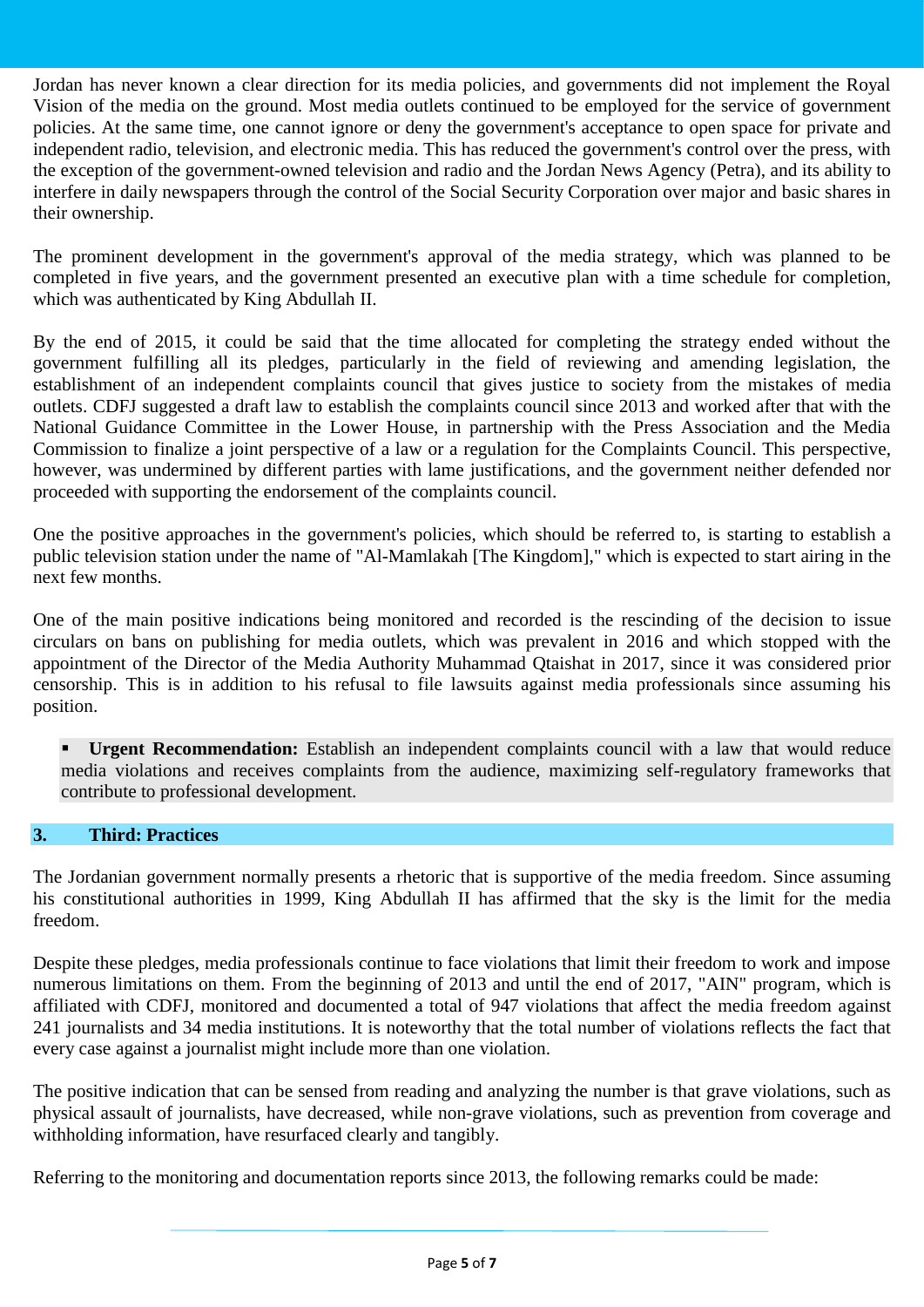#### **First: Detaining Media Professionals**

With the interpretation of the Law Interpretation Bureau, namely that article (11) of the Electronic Crimes Law is applicable to cases of slander and defamation committed by websites and social media outlets, public prosecutors expanded their decisions to detain journalists. "AIN" Program recorded the detention of 36 media professionals over the past five years. It was noteworthy that some journalists were referred to the State Security Court, which is criticized for not having the standards and criteria for fair trials.

#### **Second: Assaults on Journalists and Impunity**

Violations against journalists occur in many countries of the world, but the most important aspect of this issue is ensuring that perpetrators do not get away with it.

It is also worth noting that, according to information available to the monitoring and documentation team of "AIN," impunity for violators is a common phenomenon in Jordan. We do not know of any violator or perpetrator of violations or transgressions against journalists that has been prosecuted over the past years.

Despite a recommendation by the Human Rights Council in Jordan to carry out independent investigations to address complaints and allegations that media professionals are subjected to assaults and violations, the government did not adopt serious measures to investigate the complaints and reports it received.

CDFJ's documentation team has monitored 30 cases of media professionals being subjected to assault over the past five years, perpetrated by law-enforcement officers or common citizens. There was no evidence that any of them was prosecuted or that efforts were made to find the perpetrators if they were unknown.

Assaults documented during this period included 84 serious violations, foremost of which were physical assaults, random detention, infliction of injury, and harsh and humiliating treatment. It is important to clarify the following:

- For the first time, Jordan sees a case where there was an assassination attempt against the Iraqi media professional Hussein Al-Gharib, who resides in Jordan, by a person named Hussein Al-Horani, who was sentenced to 8 years in prison for his crime, in addition to accusing him of being affiliated with Hizballah and the Huthis.
- Serious violations committed by law-enforcement officers have decreased, while assaults by unknown citizens against media professionals have increased.
- The government is responsible for pursuing any person who assaults journalists and referring him to justice.
- The accused security personnel in cases of assault, torture, and degrading treatment are still referred to police courts and not to the regular civil judiciary.

| Statistic of Grave Violations over Past Five Years |                              |      |                |      |      |      |                  |
|----------------------------------------------------|------------------------------|------|----------------|------|------|------|------------------|
| NO <sub>1</sub>                                    | <b>Type and Form of</b>      | 2013 | 2014           | 2015 | 2016 | 2017 | <b>Total</b>     |
|                                                    | <b>Violation</b>             |      |                |      |      |      |                  |
|                                                    | Physical Assault             |      | 13             |      | 3    |      | 30               |
|                                                    | <b>Random Arrest</b>         |      | 16             |      |      | 3    | 24               |
| 3                                                  | Threats of Killing           |      | $\overline{2}$ |      |      |      | $\boldsymbol{2}$ |
| 4                                                  | <b>Sustaining Wounds</b>     | 5    |                |      |      | 6    | 13               |
|                                                    | Deprivation of               |      |                |      |      |      |                  |
|                                                    | medical Treatment            |      |                |      |      |      |                  |
| 6                                                  | <b>Degrading Treatment</b>   |      |                |      |      |      | 13               |
|                                                    | <b>Assassination Attempt</b> |      |                |      |      |      |                  |
| Total                                              |                              | 10   | 33             |      | 15   | 21   | 84               |

## **Statistic of Grave Violations over Past Five Years**